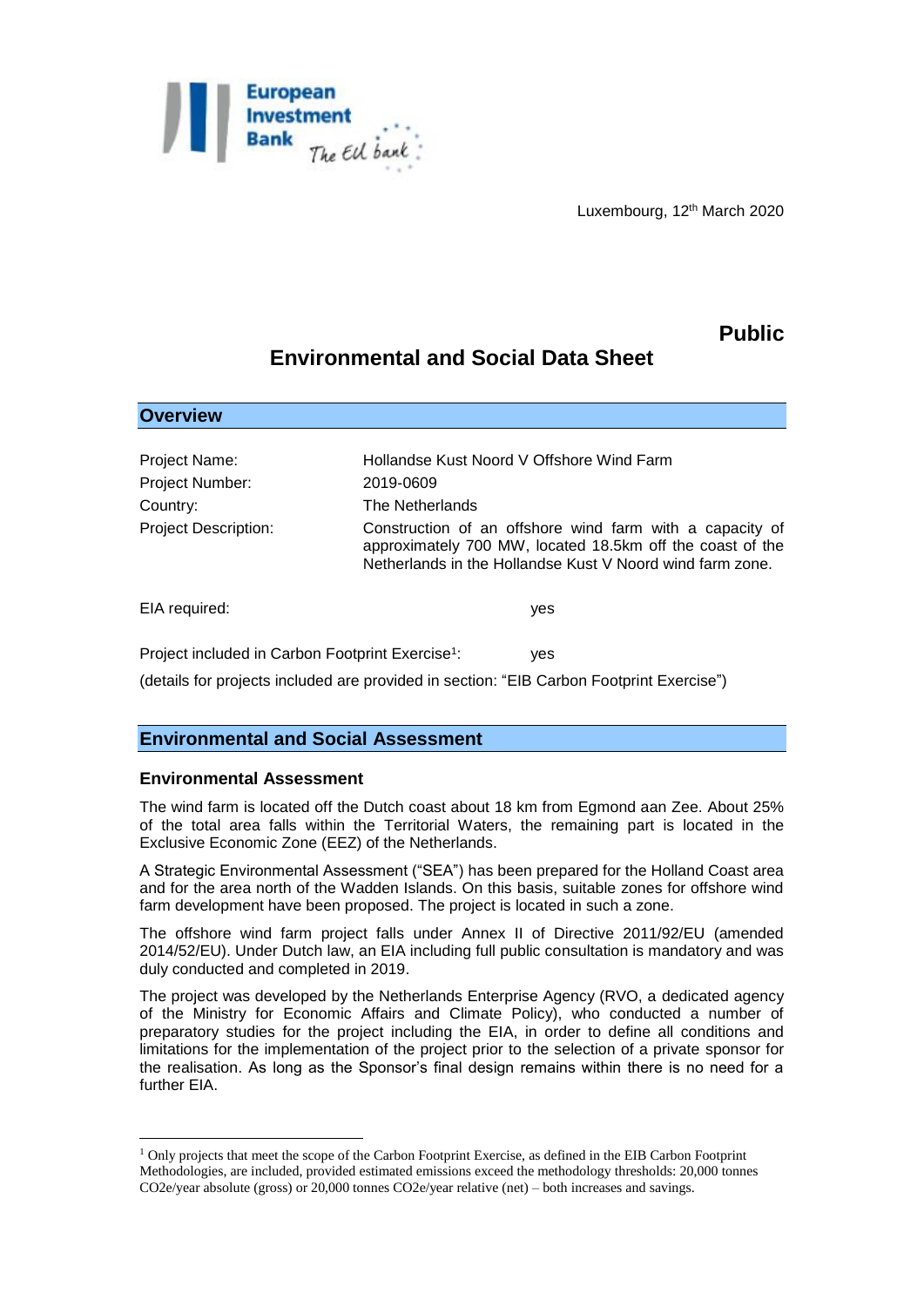

Luxembourg, 12th March 2020

The Competent Authority to issue the Wind Farm Decision (includes the environmental consent) is the Ministry for Economic Affairs and Climate Policy in consultation with other respective authorities, (Ministeries of Infrastructure and Water Management, of Agriculture, Nature and Food Quality and of Interior and Kingdom Relation). The process is governed by the Dutch Offshore Wind Energy Act (of July 2015). Taking into account that development and permitting are clearly separated procedures within different entities under the Ministry and that the EIA includes the agreement of further authorities (mentioned above), the process can be considered as impartial and diligent.

The project is located outside protected areas and is not expected to have significant negative impacts on the integrity of any Natura 2000 site.

Not knowing the final design of the wind farm, the EIA, which includes an Appropriate Assessment ("AA"), uses a bandwidth allowing for flexibility in turbine type, foundation technology, installation method, exact location etc., but defines a range that must be adhered to. The underlying EIA studies have evaluated potential impacts of the project on climate, soil, noise (underwater and over water), safety, benthos and fish; sea mammals; avifauna; electromagnetic fields, socio-economic impacts, visual disturbance or cultural heritage. The study further accounts for cumulative effects with nearby existing and planned offshore wind farms.

The Council of State had received appeals against the Wind Farm Decision but it declared that the received appeals were not admissible and that the Wind Farm Decision is irrevocable on August 12th 2019. The Decision covers the investigated bandwidth of technical solutions regarding turbines and foundations. The maximum number of turbines to be installed is 95; the total height a turbine shall not exceed 251 m and the distance between blade tip and sea surface needs to be more than 25 m. Regarding the detailed design, the permit leaves flexibility to the sponsors for optimisation within the defined zone, respecting specified distances to boundaries, existing power lines, existing and planned oil and gas pipelines, archaeological sites, wrecks etc. as well as a minimum distance between the turbines.

The Decision defines a number of conditions the project must adhere to. To reduce the potential collision/disturbance risk for avifauna the wind farm control system must be able to recognise actual bird migration and to stop or limit the operation of the turbines in the event of a large bird migration with heightened risk of bird collision.

In particular, for the construction phase, the increased underwater (piling) noise may represent a risk to benthos fish and particularly sea mammals. Noise emission limits have been defined, including more stringent levels during sea mammals breeding season. In addition, acoustic deterrents and noise ramp-up procedures ("soft-start piling") need to be applied. The promoter is required to provide a piling plan, with noise mitigation solutions proposed, for approval by the competent authority two months before the start of installation.

Visual impact and "light pollution" needs to be limited to a specified level.

The offshore grid including substation, subsea transmission cable, landfall and land transmission line up to the connection to a new substation at Beverwijk, is not part of this operation and is subject to a separate EIA process. Due to a pending appeal, related to the relief of Nitrogen during construction, the permitting process is still ongoing. The wind farm tender is expected to be published only after the grid permit is final and irrevocable as well.

### **EIB Carbon Footprint Exercise**

Wind power as such is carbon-free generation and does not produce direct CO2-emissions.